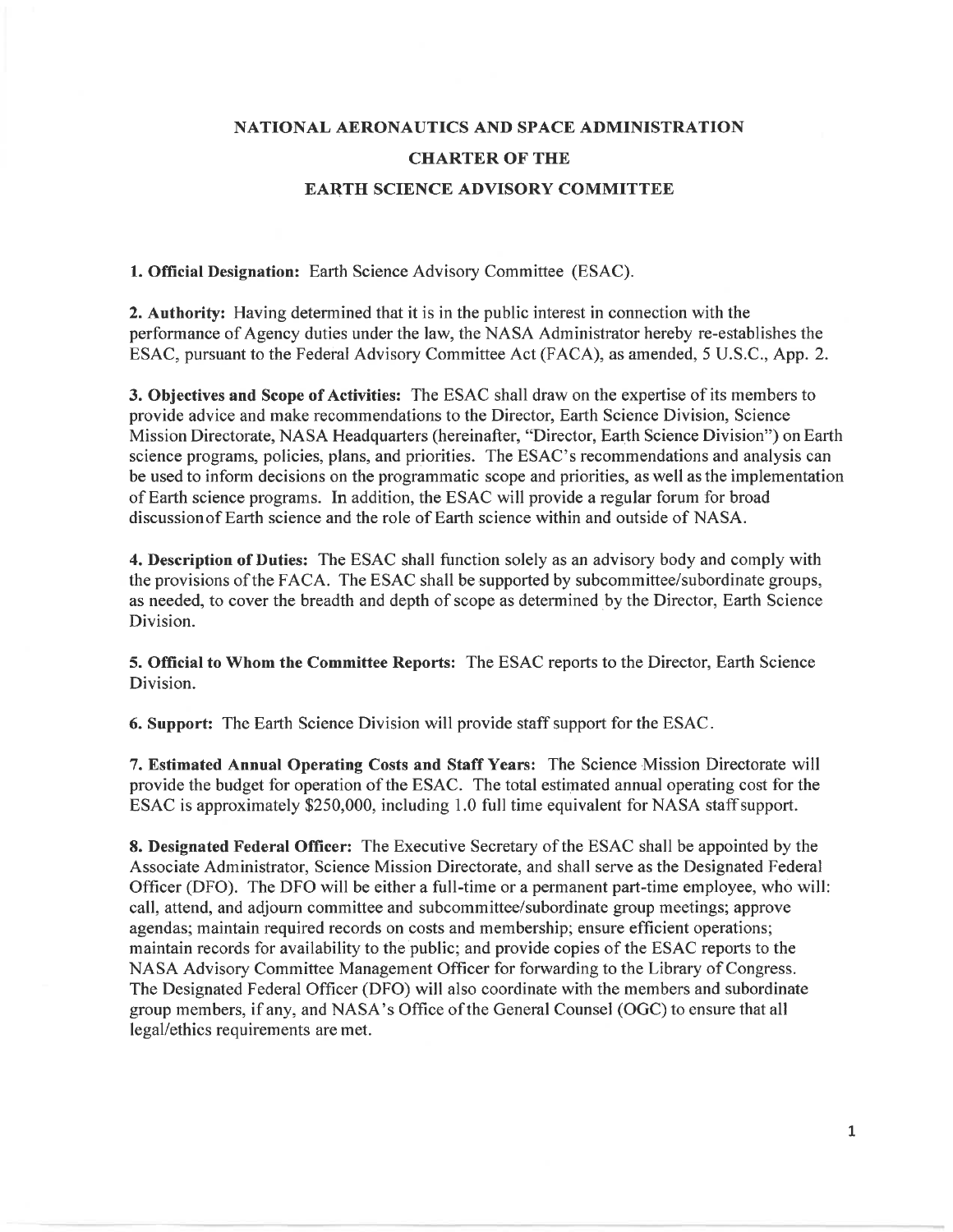With regard to Special Government Employees (SGEs) and Regular Government Employees (RGEs), these include, though are not limited to, timely filing of annual financial disclosure reports and annual ethics training by a representative of OGC and seeking advice from the NASA OGC Ethics Team for any questions concerning Government ethics requirements that may arise.

**9. Estimated Number and Frequency of Meetings:** The ESAC shall meet two to four times a year or as required by the Director, Earth Science Division. Meetings shall be open to the public unless it is determined in advance that the meeting, or a portion of the meeting, is not covered by FACA or will be closed in accordance with the Government in the Sunshine Act.

**10. Duration:** The ESAC is envisioned to be a continuing entity with charter renewals.

**11. Termination:** The ESAC terminates two years from the date of the filing of this charter unless renewed or terminated earlier by the NASA Administrator, after consultation with the Director, Earth Science Division, and the Associate Administrator, Science Mission Directorate.

**12.Membership and Designation:** The ESAC shall consist of members without compensation to be selected by the Director, Earth Science Division, following the Associate Administrator, Science Mission Directorate's written consultation, per delegation of the Administrator. Appointment letter(s) and reappointment Ietter(s) will be signed by the Associate Administrator, Science Mission Directorate, per delegation of the NASA Administrator. The Director, Earth Science Division, shall ensure a balanced representation in terms of the points of view represented and the functions to be performed. Diversity shall be considered as well. The ESAC shall consist of 13-15 members for up to a three-year term, renewable at the discretion of the Director, Earth Science Division; members may be SGEs, RGEs, or Representatives. The Director, Earth Science Division, shall designate the Chair of the ESAC after consultation with the Associate Administrator, Science Mission Directorate and the NASA Administrator, and this will be documented in the appointment letter or reappointment letter. The ESAC Chair also will serve as a member of the Science Committee, NASA Advisory Council, and will be formally appointed to this position. The Director, Earth Science Division, also shall select a Vice-Chair from among the members, in consultation with the ESAC Chair.

**13. Subcommittees:** ESAC subcommittees, ad hoc task forces, and other subordinate groups as needed, may be established or discontinued at the discretion of the Director, Earth Science Division, following consultation with the Associate Administrator, Science Mission Directorate. No formal amendment(s) to this charter will be required to effect such change(s). The terms of reference for a subordinate group shall be subject to the approval of the Director, Earth Science Division. Subordinate group chairs and members shall be appointed by the Director, Earth Science Division, and members may be SGEs, RGEs, or Representatives. Any subordinate group will report back to the ESAC and will not provide advice or work products directly to NASA.

**14. Record keeping:** The records of the ESAC, or other subordinate groups of the ESAC, shall be handled in accordance with the General Records Schedule 6.2, or other approved Agency records disposition schedule. These records shall be available for public inspection and copying, subject to the Freedom of Information Act, 5 U.S.C. 552.